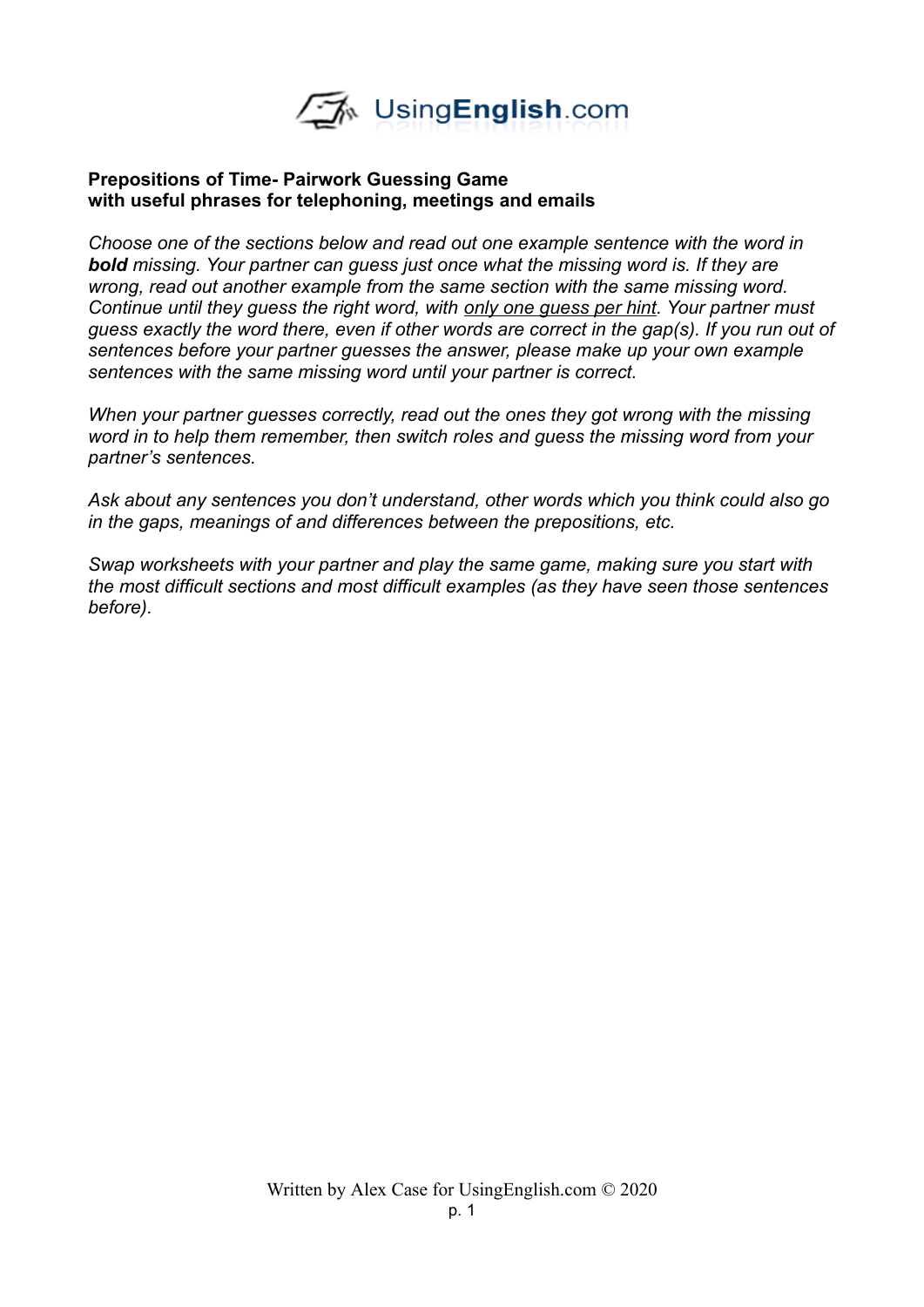

## **Prepositions of Time- Pairwork Guessing Game Student A**

# **Useful phrases for doing the activity**

"I'm sorry, can you say that again (a little more slowly)?"

"Sorry, did you say…. or…?"

"Can you repeat the first part/ middle part/ last part?"

"I guess the missing word is…"

"I'm not sure. Can you give me another hint/ another example?"

"That's right. Well done. It's your turn to read one out"

"I think that is also correct, but that's not the word I've got here. Another one from the same section is…"

"That's close, but not quite what I've got here. Here's one more with the same missing word…"

"No, that's not possible because… I'll give you another example…"

"Sorry, you're only allowed to guess once per hint. I'll read out another one"

## **after**

- Are you available the day **after** tomorrow?
- My meeting finishes at five p.m, so we can go out for a drink **after** that, if you like.
- Do you have to go straight back to your office **after** this (meeting)?
- We forecast that income will creep up next year and accelerate the year **after** next.
- If you can't make it next week, how about the week **after** next?
- Can you give me a hand with the presentation the day **after** tomorrow?

## **at**

- If you have any further questions, please feel free to phone again **at** any time.
- What are you working on **at** the moment?
- So, you must tell me more about that later, but I have another meeting **at** midday, so we should probably get started, if that is okay.
- Unfortunately I will be travelling to Libya **at** just that time. How about later in the week?
- I really like your office. It looks lively around here. Is there much to do **at** night?

# **by**

- Could you let me know **by** close of business on Friday?
- I'll make sure I'm at the airport **by** the time you arrive, so I'll meet you in arrivals.
- Well, I'd love to chat more, but we have to leave this room **by** eleven thirty (at the latest), so let's get down to business, shall we?
- I'm afraid I haven't made much progress, but I should finish **by** the end of next week.
- As you can see from this line graph, we expect to double our market share **by** (the end of) 2025.

**in**

- I'm sorry but I'm busy all morning. Do you have any time **in** the afternoon?
- We're considering having a press conference **in** three days' time. Can you come?
- I hope we have the chance to do business again **in** the near future.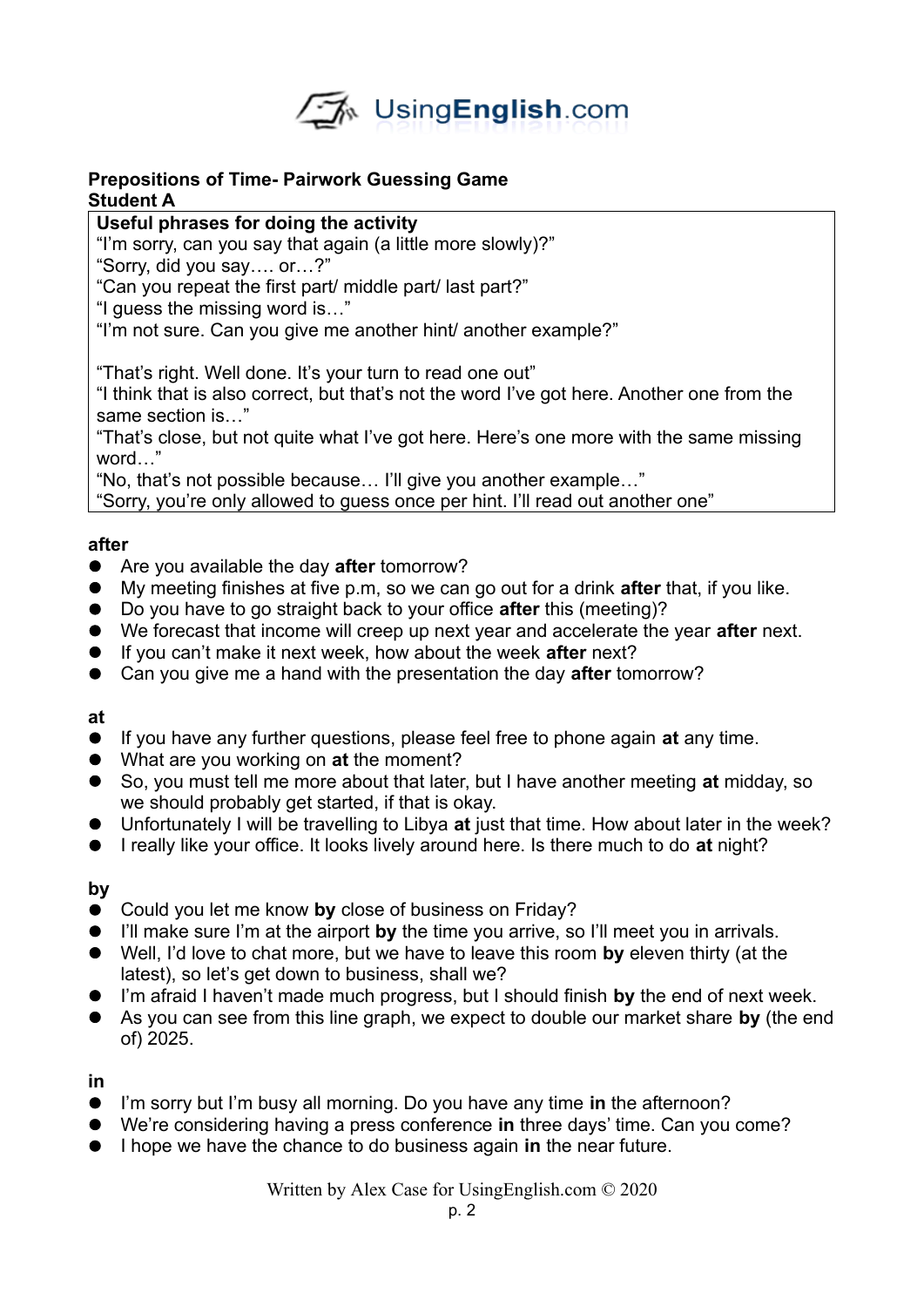

- We had a few blips **in** the recent past, but demand has stabilised recently.
- Anyway, I have another meeting **in** 10 minutes, so we'll have to stop there, if that's okay.
- Anyway, I'm phoning about the meeting **in** April.

## **on**

- See you **on** Monday.
- I'm afraid the office is closed **on** Independence Day. How about the day after that?
- Are you free to meet **on** Friday afternoon?
- Everything will be closed **on** Christmas Day, so make sure you buy food by Xmas Eve.
- The AGM will be **on** the thirteenth of January, so can you get the PowerPoint ready before that?
- Thanks for coming all this way **on** such a cold day.
- I'd like to meet **on** Monday the nineteenth of April, if that is convenient with you.
- I'm writing about our meeting **on** Monday.

## **until**

- I recommend the restaurant on the second floor of your hotel. It's very reasonable and it's open **until** eleven p.m. every day.
- Anyway, we only have this room **until** two, so shall we make a start, if you don't mind?
- I don't think we can finish it but I'll continue working on it **until** the thirty first.

## **within**

- We expect sales to fully bounce back **within** the next quarter.
- Sorry for the delay. I'll do it as soon as I can, and definitely **within** two days.

## **(nothing)**

- I'm sorry, I'm busy tomorrow. How about the day after tomorrow?
- $\bullet$  I finished it this morning. Do you have another project for me?
- That's fine. Speak to you later, then.
- Do you fancy coming to our Xmas party tonight?
- $\bullet$  Are you doing anything tonight?
- That a pity. We'll definitely let you know sooner next time.
- Thank you for your email yesterday.
- We don't seem to be getting anywhere. Let's sleep on this and try again next Monday.
- Okay, I'll pass your message onto him. I'm sure he will get back to you soon.
- No, that's okay, thanks. I'll just call again later. Thanks for your help.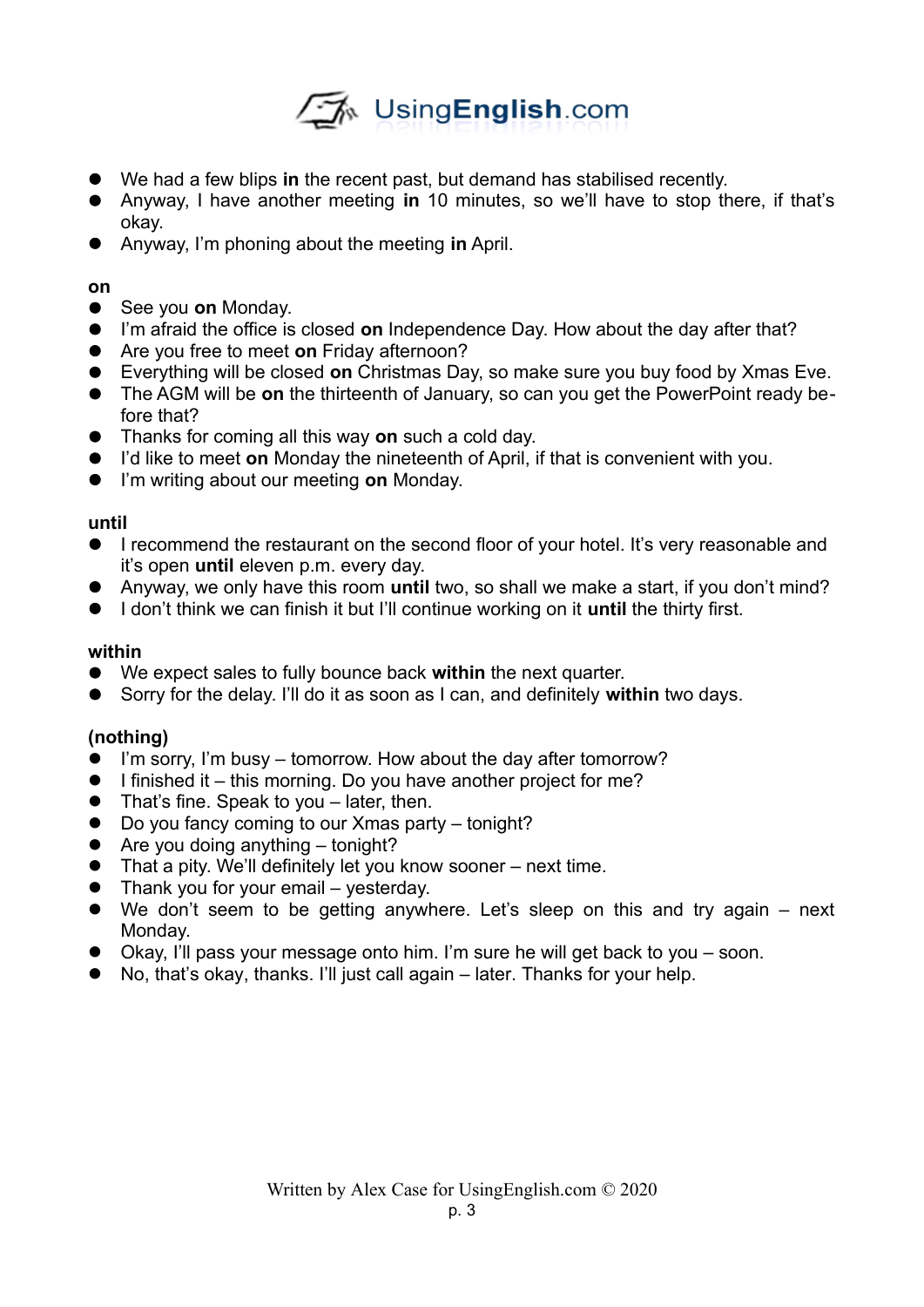

# **Prepositions of Time- Pairwork Guessing Game Student B**

# **Useful phrases for doing the activity**

"I'm sorry, can you say that again (a little more slowly)?"

"Sorry, did you say…. or…?"

"Can you repeat the first part/ middle part/ last part?"

"I guess the missing word is…"

"I'm not sure. Can you give me another hint/ another example?"

"That's right. Well done. It's your turn to read one out"

"I think that is also correct, but that's not the word I've got here. Another one from the same section is…"

"That's close, but not quite what I've got here. Here's one more with the same missing word…"

"No, that's not possible because… I'll give you another example…"

"Sorry, you're only allowed to guess once per hint. I'll read out another one"

# **ago**

- It's a lovely area. I was last here ten years **ago**, but it hasn't really changed.
- I'm sorry, he left the office just a few minutes **ago**. Do you have his mobile number?
- Sales plateaued a few years **ago**, but have stayed quite stable since then, with no big dips.
- Thank you very much for your email two days **ago**.
- Harry? It's Alex. Graham introduced us two weeks **ago**.

## **at**

- I'm afraid she's in a meeting **at** the moment. Would you like to leave a message?
- My plane lands **at** a quarter to six in the morning, so can we meet an hour after that?
- That's fine, but my next meeting starts **at** a quarter past three, so I'll need to finish before then.
- We'll discuss that **at** the end of the quarter, then I'll let you know what we decide.
- I'll be happy to answer any questions **at** the end of the presentation.

## **before**

- Did you see the (big/ Man U and Man City) match the day **before** yesterday?
- I don't know if you remember me, but we met here the year **before** last.
- How are you getting on with the project you were given the month **before** last?
- We still have five minutes left, so is there any other business **before** we bring the meeting to a close?
- That sounds perfect, but I just need to check with my boss **before** I can sign.

# **for**

- Can I borrow your dictionary **for** a few minutes?
- I'm going to York **for** a few days, so can we meet at the end of next week?
- Actually, we've known each other **for** years. It's great to see you again, Jules.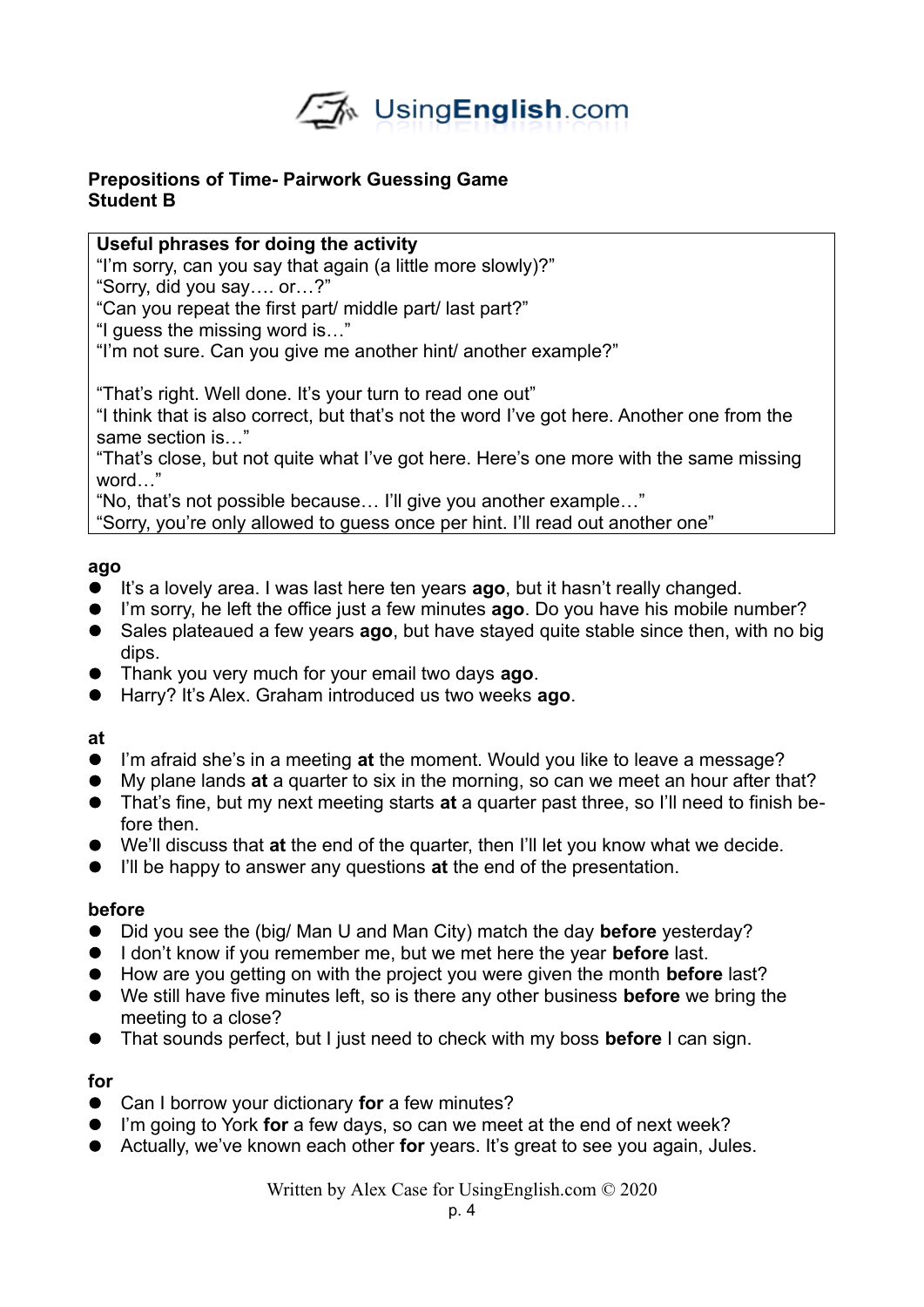# √A UsingEnglish.com

- I'm here in Osaka **for** the next four days. Is there anything I should do while I'm here?
- I'm only here **for** three days. What sightseeing spots do you most recommend?

# **in**

- I'll check with my boss and get back to you **in** the next two days.
- Okay, see you **in** a few minutes, then.
- I'm just about to get on the train, so can you call again **in** about an hour when I get off?
- **•** I'll send you an update in April, probably on the 15<sup>th</sup>.
- We're planning to launch the new product **in** winter 2021, and we predict that income will rocket straightaway.
- My firm was founded in Birmingham **in** 1789 but it only grew slowly for the first century.

# **since**

- There was a little dip in profits two years ago, but profits have recovered **since** then.
- Long time no see! I've haven't seen you **since** the last trade fair. How have you been?
- Long time no see. How have you been **since** we last met?
- **I** am sorry it has been so long **since** my last email.

# **yet**

- I'm afraid I haven't finished the report **yet**. Can we extend the time limit by two days?
- Have they delivered the raw materials **yet**?

# **(nothing)**

- Would you like to join us for dinner this evening?
- Do you have many more meetings today?
- **I look forward to meeting you next week.**
- I met your colleague Joao Fern last year. Does he still work in your department?
- Are you doing anything special this weekend?
- $\bullet$  Have you been busy this week?
- Great. You won't regret it. I'll email you a map later (today).
- Thanks for your email this morning.
- I'm sorry but she's out of the office. She should be back this afternoon.
- $\bullet$  Speak to you this evening, then.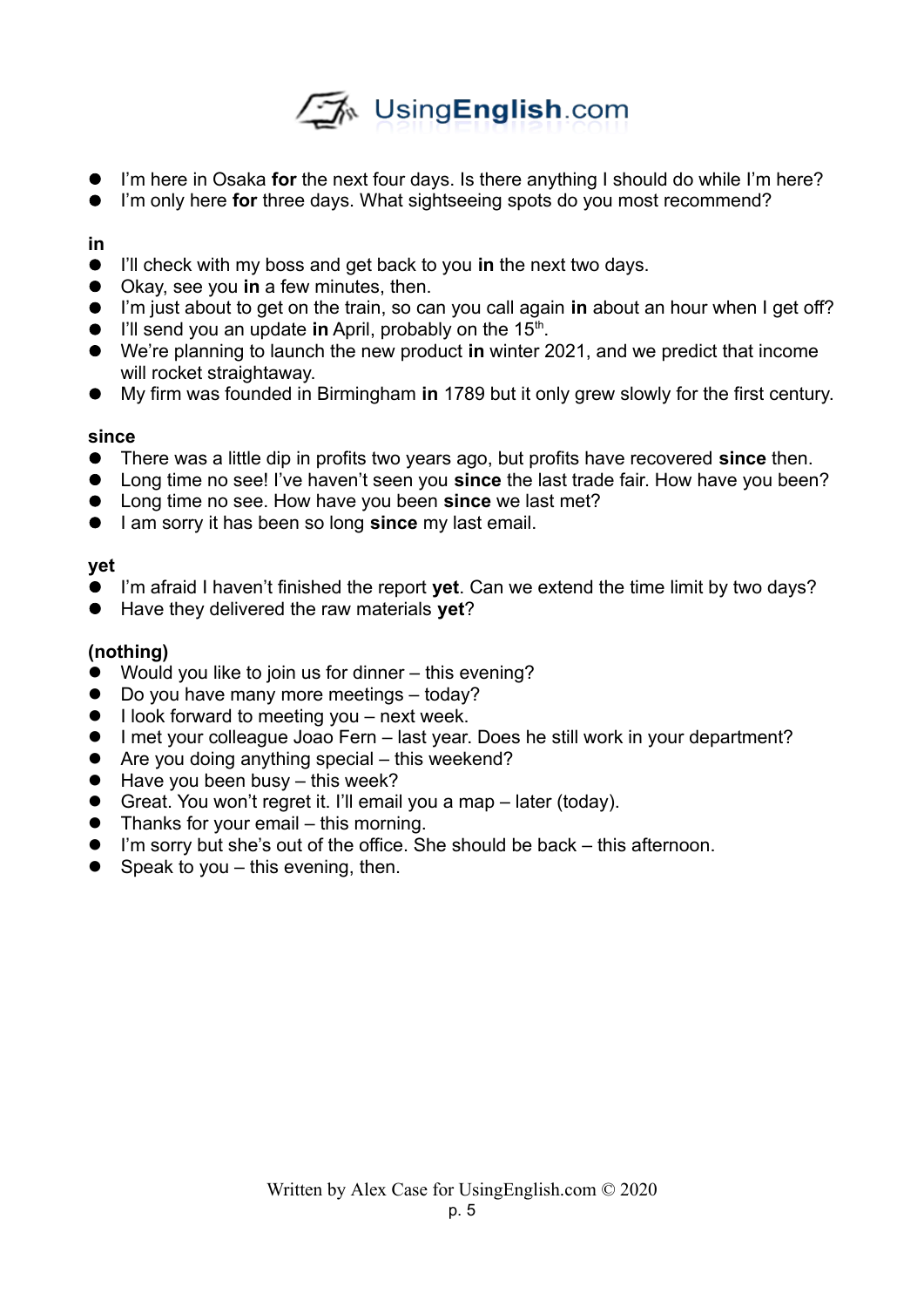

## **Definitions of prepositions of time grammar presentation**

*Match the prepositions of time (and no preposition) above to these meanings. Some prepositions have more than one meaning here so can go in more than one place, and not all the prepositions above are used. Ones next to each other with "–" between them have opposite meanings.* a point in time, e.g. " **Letter 20** half past two in the afternoon", " **Letternoon**" or  $\overline{\phantom{a}}$  the end" at some time within a longer period of time, e.g.  $"$  \_\_\_\_\_\_\_\_\_\_\_ the 20<sup>th</sup> century",  $"$ 1997", "\_\_\_\_\_\_\_\_\_\_ spring" or "\_\_\_\_\_\_\_ March" a day and/ or date, e.g. " **Example 20 Library Christmas Day", " Example 20 Library Andragy the seventeenth of** July", "\_\_\_\_\_\_\_\_\_\_\_\_\_\_ July fourth" or "\_\_\_\_\_\_\_ Tuesday" with "this", "last" and "next" and similar expressions, e.g. "\_\_\_\_\_\_\_\_ this week", "\_\_\_\_\_\_\_ last month", "\_\_\_\_\_\_\_\_\_\_ tonight", "\_\_\_\_\_\_\_\_\_ the day before yesterday" or "\_\_\_\_\_\_ tomorrow" before now, so always past, e.g. "two days \_\_\_\_\_\_" meaning "the day before yesterday" – after now, so always future, e.g. "\_\_\_\_\_\_ two days" meaning "the day after tomorrow" before another time (not now), so past or future both possible, e.g. "two days (that)" – after another time (not now), so past or future both possible, e.g. "two days \_\_\_\_\_\_\_\_" or "two days \_\_\_\_\_\_\_\_ (that)" a deadline, with the point in time which you should finish before, e.g. "Can you find out and let me know **EXACTE FIGURE FIGURE 1** five p.m. on Friday (at the latest), because....?" a deadline, with the length of time that you should finish before, e.g. "I'm sorry, I haven't finished yet, but I should be able to finish the state of the state of two weeks (maximum)" from a point in time until now, e.g. "I've been working here \_\_\_\_\_\_\_\_\_\_ 2007"

a length of time, e.g. "I've been working here exactled a length of time, e.g. "I've been working here "I'll be staying in New York \_\_\_\_\_\_\_\_\_\_\_\_ two days".

*Test each other on the prepositions of time above:*

- **-** Read out the definition and a blanked example for your partner to complete
- **-** Read out just a blanked example for your partner to complete
- **-** Read out completed blanked examples and see if your partner can make a suitable explanation of the meaning and/ or use of that preposition of time
- **-** Read out the explanation and help your partner make as many suitable examples as possible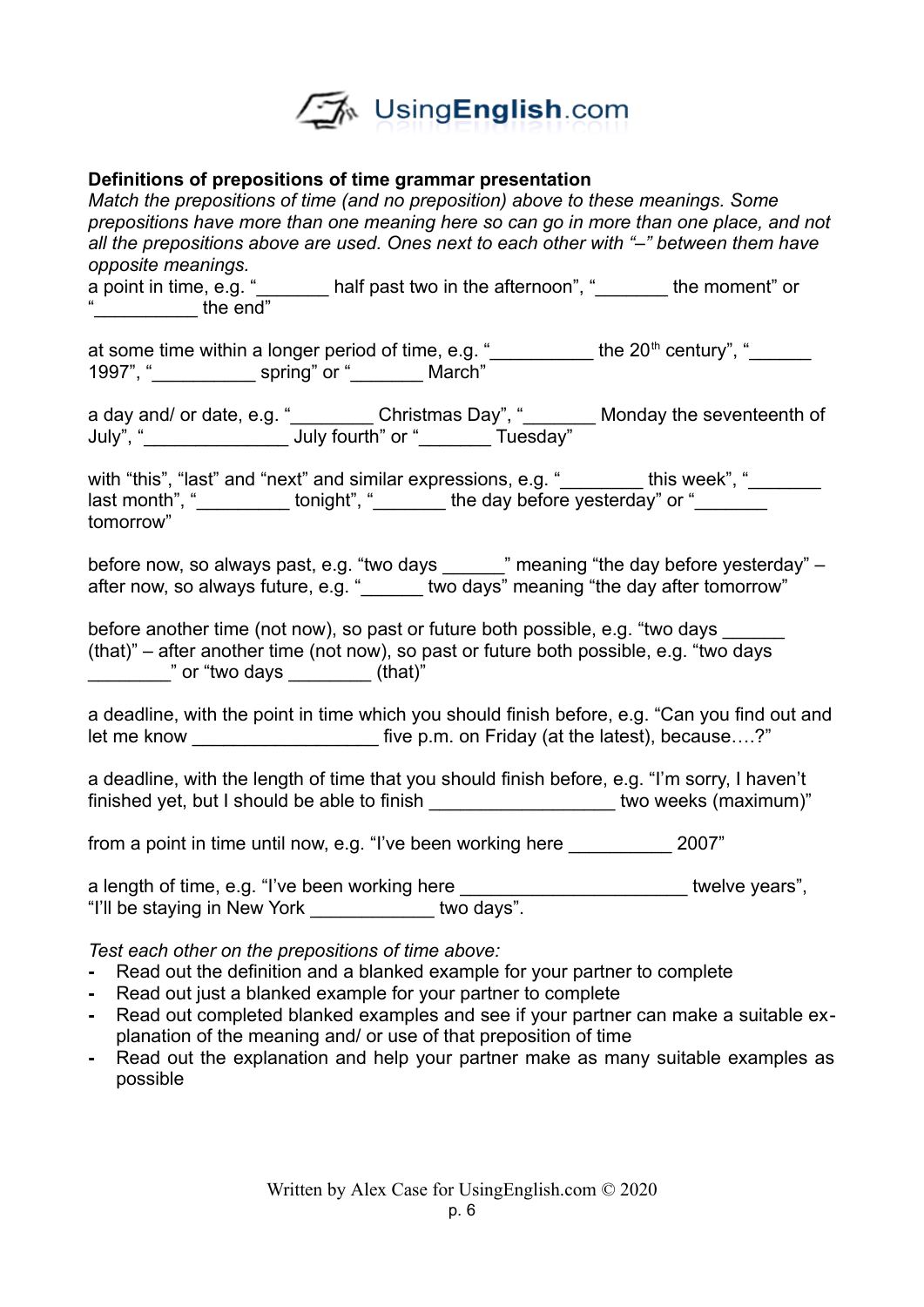

**Brainstorming stage**

*First of all without looking above, write as many suitable phrases as you can in each gap below. Many phrases not below as also possible.*  **Starting emails**

**Starting conversations/ Meeting people (again)**

**Small talk**

**Ending the small talk and getting down to business (looking at the meeting agenda, giving the reason for the call, etc)**

**Dealing with phone calls for other people**

**Talking about trends/ changes (forecasts, etc)**

**Giving advice/ Recommendations**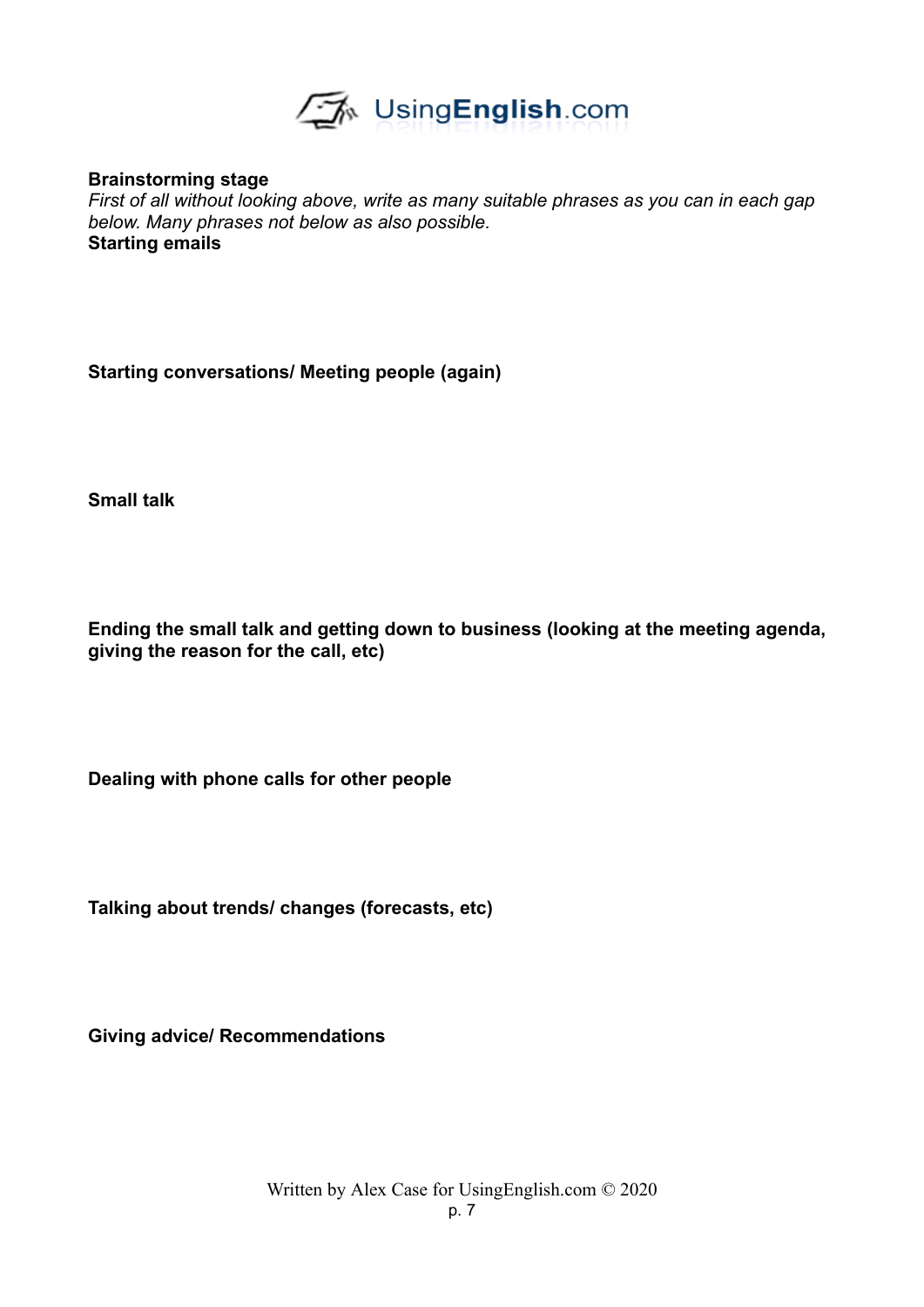

**Requests/ Asking for help**

**Offers/ Giving help**

**Talking about progress (checking progress, promising future progress, etc)**

**Making arrangements (fixing meetings, making and replying to invitations, etc)**

**Ending phone calls**

**Ending meetings**

**Mentioning future contact**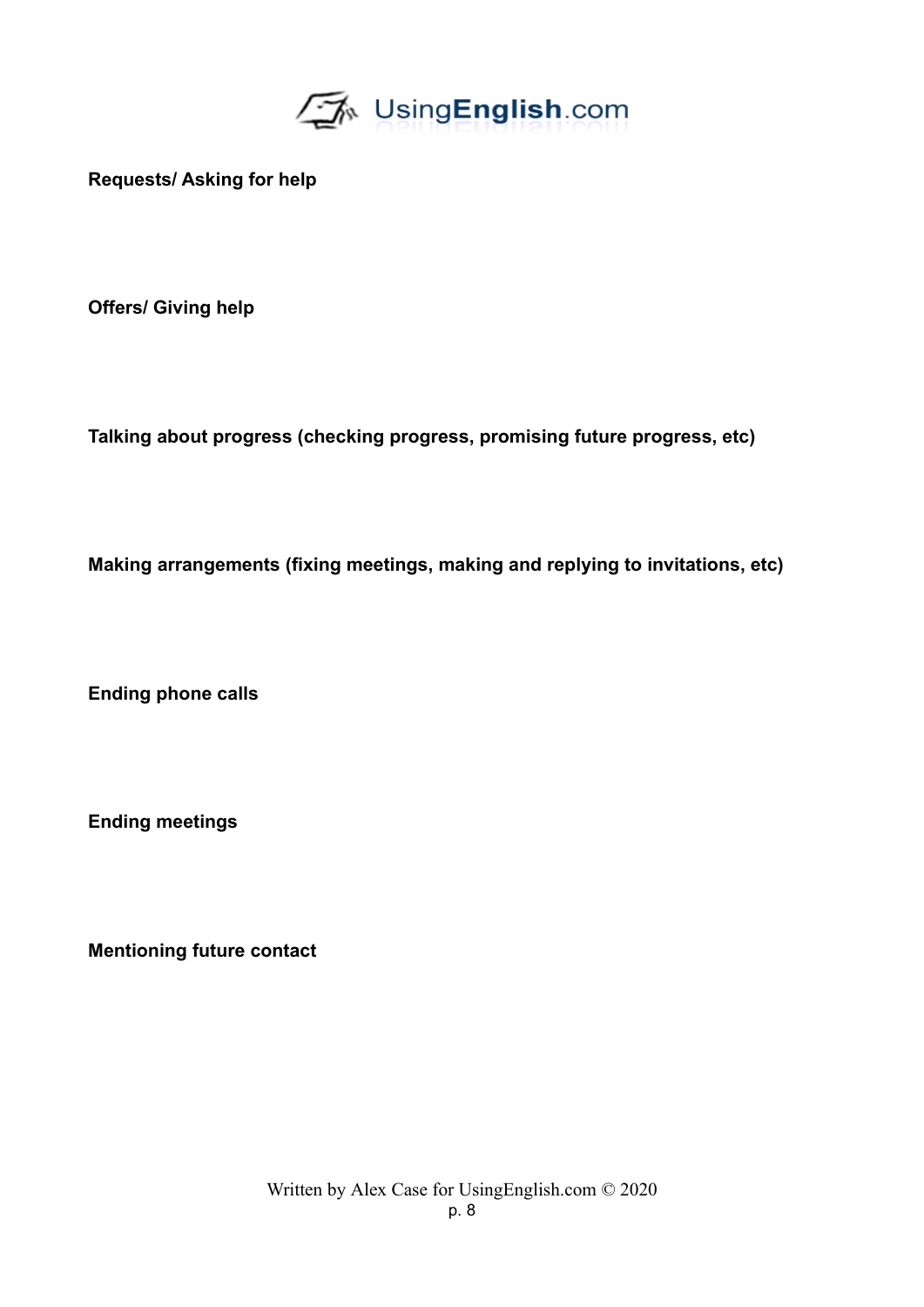

| Use the key words below to help, look at the phrases above, then check with the answers.<br><b>Starting emails</b> |     |             |        |       |        |  |
|--------------------------------------------------------------------------------------------------------------------|-----|-------------|--------|-------|--------|--|
| ago                                                                                                                |     | on          | since  |       |        |  |
| <b>Starting conversations/ Meeting people (again)</b><br>ago                                                       |     | before      | for    |       |        |  |
| <b>Small talk</b><br>after                                                                                         | ago | at<br>since |        |       |        |  |
| Ending the small talk and getting down to business<br>at                                                           | by  |             | in     | until |        |  |
| Dealing with phone calls for other people<br>ago                                                                   |     | at          |        |       |        |  |
| Talking about trends/ changes (forecasts, etc)<br>after                                                            | ago | <i>in</i>   | since  |       | within |  |
| <b>Giving advice/ Recommendations</b><br>for                                                                       |     | on          | until  |       |        |  |
| <b>Requests/Asking for help</b><br>after                                                                           | by  |             | for    |       | on     |  |
| <b>Offers/ Giving help</b><br>at                                                                                   |     |             |        |       |        |  |
| Talking about progress (checking progress, promising future progress, etc)<br>before                               | by  | until       | within | yet   |        |  |
| Making arrangements (fixing meetings, making and replying to invitations, etc)<br>after at by for in on            |     |             |        |       |        |  |
| <b>Ending phone calls</b><br>at                                                                                    | in  |             |        |       |        |  |
| <b>Ending meetings</b><br>before                                                                                   | in  |             |        |       |        |  |
| <b>Mentioning future contact</b><br>in                                                                             | on  |             |        |       |        |  |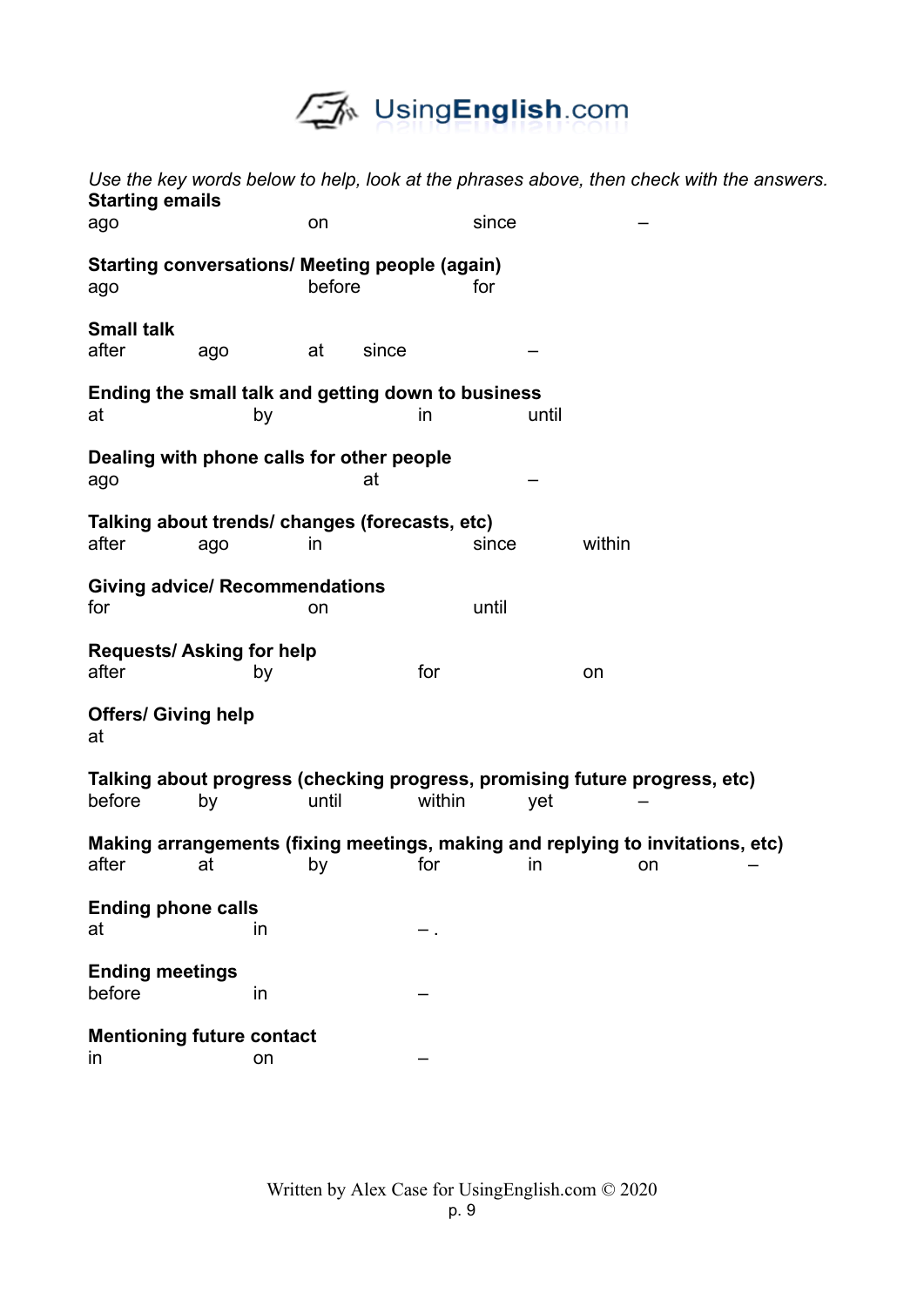

## **Suggested answers by function Starting emails**

- Thank you for your email yesterday.
- I'm writing about our meeting **on** Monday.
- Thank you very much for your email two days **ago**.
- **I** am sorry it has been so long **since** my last email.
- $\bullet$  Thanks for your email this morning.

# **Starting conversations/ Meeting people (again)**

- I don't know if you remember me, but we met here the year **before** last.
- Harry? It's Alex. Graham introduced us two weeks **ago**.
- Actually, we've known each other **for** years. It's great to see you again, Jules.

# **Small talk**

- What are you working on **at** the moment?
- I really like your office. It looks lively around here. Is there much to do at night?
- Do you have to go straight back to your office **after** this (meeting)?
- Did you see the (big/ Man U and Man City) match the day **before** yesterday?
- Long time no see! I've haven't seen you **since** the last trade fair. How have you been?
- Long time no see. How have you been **since** we last met?
- Do you have many more meetings today?
- Are you doing anything special this weekend?
- I met your colleague Joao Fern last year. Does he still work in your department?
- It's a lovely area. I was last here ten years **ago**, but it hasn't really changed.
- $\bullet$  Have you been busy this week?

## **Ending the small talk and getting down to business (looking at the meeting agenda, giving the reason for the call, etc)**

- So, you must tell me more about that later, but I have another meeting **at** midday, so we should probably get started, if that is okay.
- Well, I'd love to chat more, but we have to leave this room **by** eleven thirty (at the latest), so let's get down to business, shall we?
- Anyway, we only have this room **until** two, so shall we make a start, if you don't mind?
- Anyway, I'm phoning about the meeting **in** April.

# **Dealing with phone calls for other people**

- I'm sorry, he left the office just a few minutes **ago**. Do you have his mobile number?
- I'm afraid she's in a meeting **at** the moment. Would you like to leave a message?
- I'm sorry but she's out of the office. She should be back this afternoon.

# **Talking about trends/ changes (forecasts, etc)**

- We forecast that income will creep up next year and accelerate the year **after** next.
- If you can't make it next week, how about the week **after** next?
- We had a few blips **in** the recent past, but demand has stabilised recently.
- We expect sales to fully bounce back **within** the next quarter.
- Sales plateaued a few years **ago**, but have stayed quite stable since then, with no big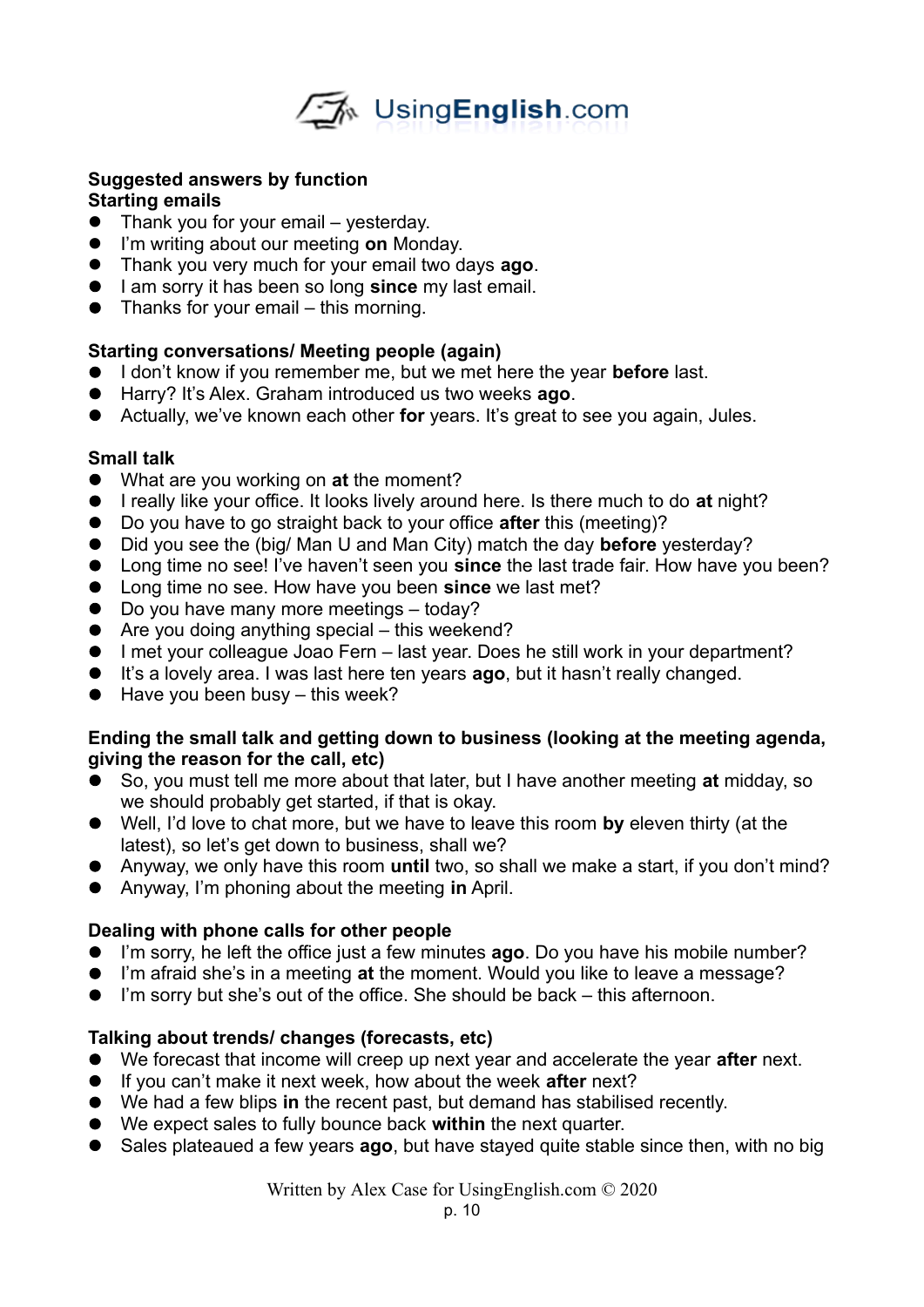

dips.

- We're planning to launch the new product **in** winter 2021, and we predict that income will rocket straightaway.
- My firm was founded in Birmingham **in** 1789 but it only grew slowly for the first century.
- There was a little dip in profits two years ago, but profits have recovered **since** then.

# **Giving advice/ Recommendations**

- Everything will be closed **on** Christmas Day, so make sure you buy food by Xmas Eve.
- Thanks for coming all this way **on** such a cold day.
- I'd like to meet **on** Monday the nineteenth of April, if that is convenient with you.
- **I** recommend the restaurant on the second floor of your hotel. It's very reasonable and it's open **until** eleven p.m. every day.
- I'm here in Osaka **for** the next four days. Is there anything I should do while I'm here?
- I'm only here **for** three days. What sightseeing spots do you most recommend?

# **Requests/ Asking for help**

- Can you give me a hand with the presentation the day **after** tomorrow?
- Could you let me know **by** close of business on Friday?
- The AGM will be **on** the thirteenth of January, so can you get the PowerPoint ready before that?
- Can I borrow your dictionary **for** a few minutes?

# **Offers/ Giving help**

- If you have any further questions, please feel free to phone again **at** any time.
- We'll discuss that **at** the end of the quarter, then I'll let you know what we decide.
- I'll be happy to answer any questions **at** the end of the presentation.

# **Talking about progress (checking progress, promising future progress, etc)**

- I'm afraid I haven't made much progress, but I should finish **by** the end of next week.
- As you can see from this line graph, we expect to double our market share **by** (the end of) 2025.
- I don't think we can finish it but I'll continue working on it **until** the thirty first.
- Sorry for the delay. I'll do it as soon as I can, and definitely **within** two days.
- $\bullet$  I finished it this morning. Do you have another project for me?
- How are you getting on with the project you were given the month **before** last?
- I'm afraid I haven't finished the report **yet**. Can we extend the time limit by two days?
- Have they delivered the raw materials **yet**?

# **Making arrangements (fixing meetings, making and replying to invitations, etc)**

- Are you available the day **after** tomorrow?
- My meeting finishes at five p.m, so we can go out for a drink **after** that, if you like.
- Unfortunately I will be travelling to Libya **at** just that time. How about later in the week?
- I'll make sure I'm at the airport **by** the time you arrive, so I'll meet you in arrivals.
- I'm sorry but I'm busy all morning. Do you have any time **in** the afternoon?
- We're considering having a press conference **in** three days' time. Can you come?
- I'm afraid the office is closed **on** Independence Day. How about the day after that?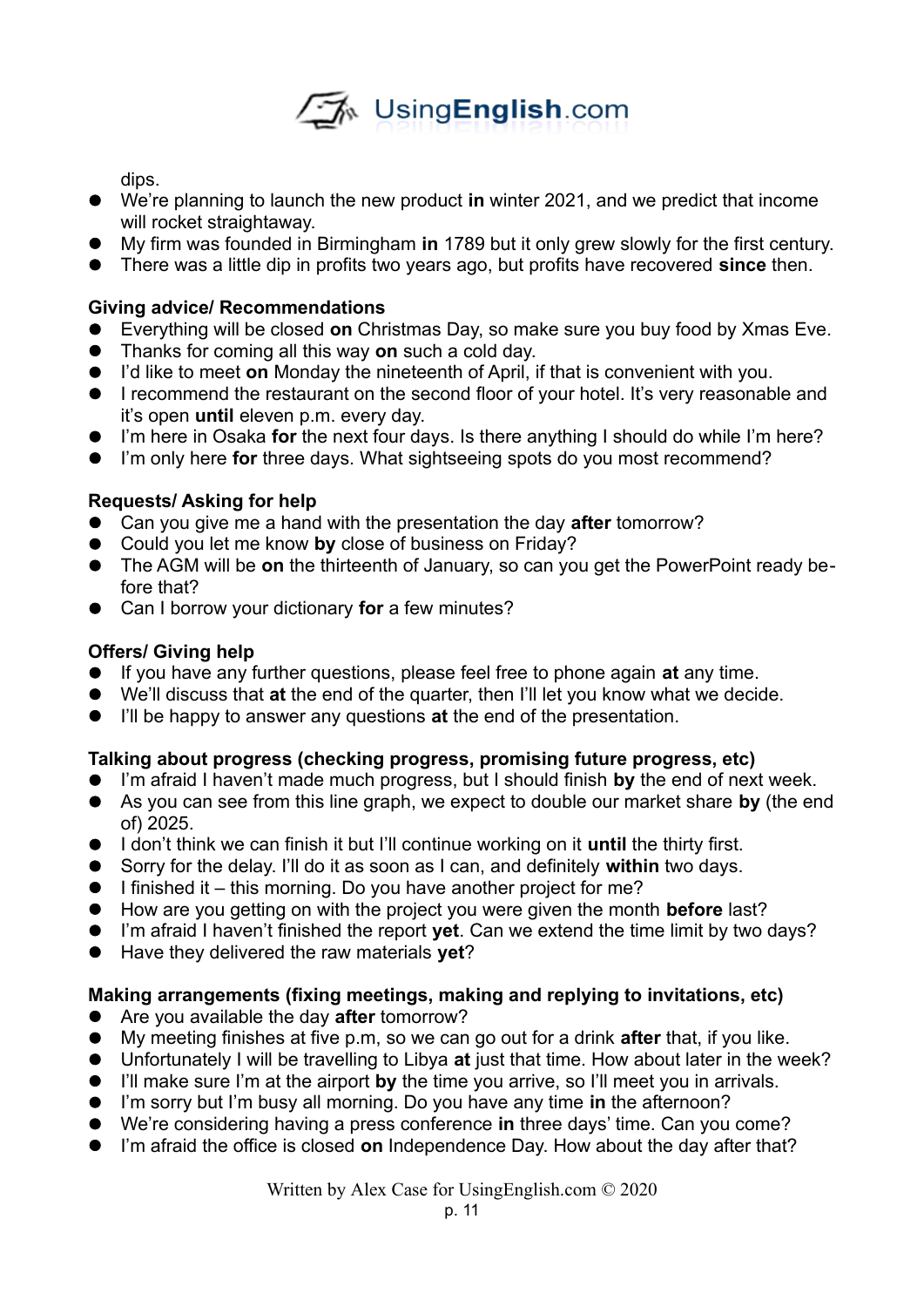

- Are you free to meet **on** Friday afternoon?
- I'm sorry, I'm busy tomorrow. How about the day after tomorrow?
- Do you fancy coming to our Xmas party tonight?
- $\bullet$  Are you doing anything tonight?
- That a pity. We'll definitely let you know sooner next time.
- My plane lands **at** a quarter to six in the morning, so can we meet an hour after that?
- That's fine, but my next meeting starts **at** a quarter past three, so I'll need to finish before then.
- I'm going to York **for** a few days, so can we meet at the end of next week?
- $\bullet$  Are you doing anything special this weekend?
- Would you like to join us for dinner this evening?
- Great. You won't regret it. I'll email you a map later (today).

# **Ending phone calls**

- If you have any further questions, please feel free to phone again **at** any time.
- That's fine. Speak to you later, then.
- Okay, I'll pass your message onto him. I'm sure he will get back to you soon.
- No, that's okay, thanks. I'll just call again later. Thanks for your help.
- I'm just about to get on the train, so can you call again **in** about an hour when I get off?

# **Ending meetings**

- Anyway, I have another meeting **in** 10 minutes, so we'll have to stop there, if that's okay.
- We don't seem to be getting anywhere. Let's sleep on this and try again next Monday.
- We still have five minutes left, so is there any other business **before** we bring the meeting to a close?
- That sounds perfect, but I just need to check with my boss **before** I can sign.
- I'll check with my boss and get back to you **in** the next two days.

# **Mentioning future contact**

- I hope we have the chance to do business again **in** the near future.
- See you **on** Monday.
- Okay, see you **in** a few minutes, then.
- I'll send you an update in April, probably on the 15<sup>th</sup>.
- $\bullet$  I look forward to meeting you next week.
- $\bullet$  Speak to you this evening, then.

*Play a similar guessing prepositions game. Choose one section above, say its title, and read out two or three phrases with gapped prepositions for your partner(s) to guess. They can be the same or different prepositions this time.*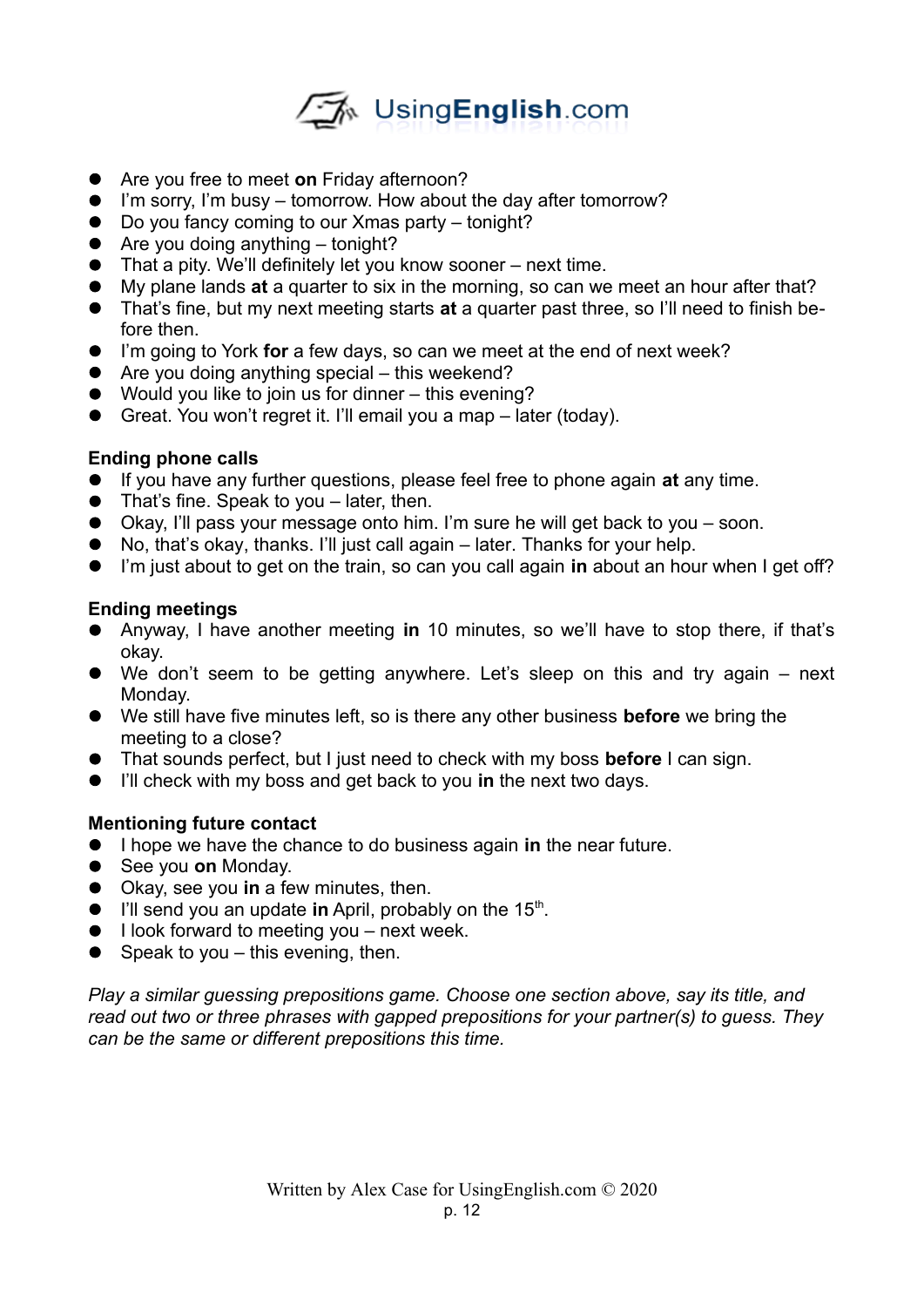

## **Prepositions of time roleplays**

*Choose one example sentence from above, think of and explain a suitable situation to use that sentence, then roleplay that situation with your partner (just saying what you would write if it's an emailing situation).* 

*Roleplay the situations, using the list of phrases above to help. For emailing ones, just say what you would write.* 

- Meet someone who you've met before and just chat
- Meet someone who you haven't met for a long time and catch up with their news
- Meet someone who you've met before, chat, and then start a business meeting with them
- Meet someone who you've met before and chat, including recommending places to go
- Meet someone who you've met before, chat, and end with an invitation
- Have a business meeting including a PowerPoint presentation with line graphs
- Make arrangements (e.g. fix a meeting) by phone
- Make arrangements (e.g. fix a meeting) by email
- Ask for advice by phone
- Ask for advice by email
- Make a request by email
- Make a request by phone
- Hold a progress check meeting
- Phone someone and ask to speak to someone else (who is not there)
- Take part in a job interview, including discussion of your past, present and future
- Take part in a performance review with your boss, including setting goals

*Do the same with just the lists of prepositions to help, then with no help.*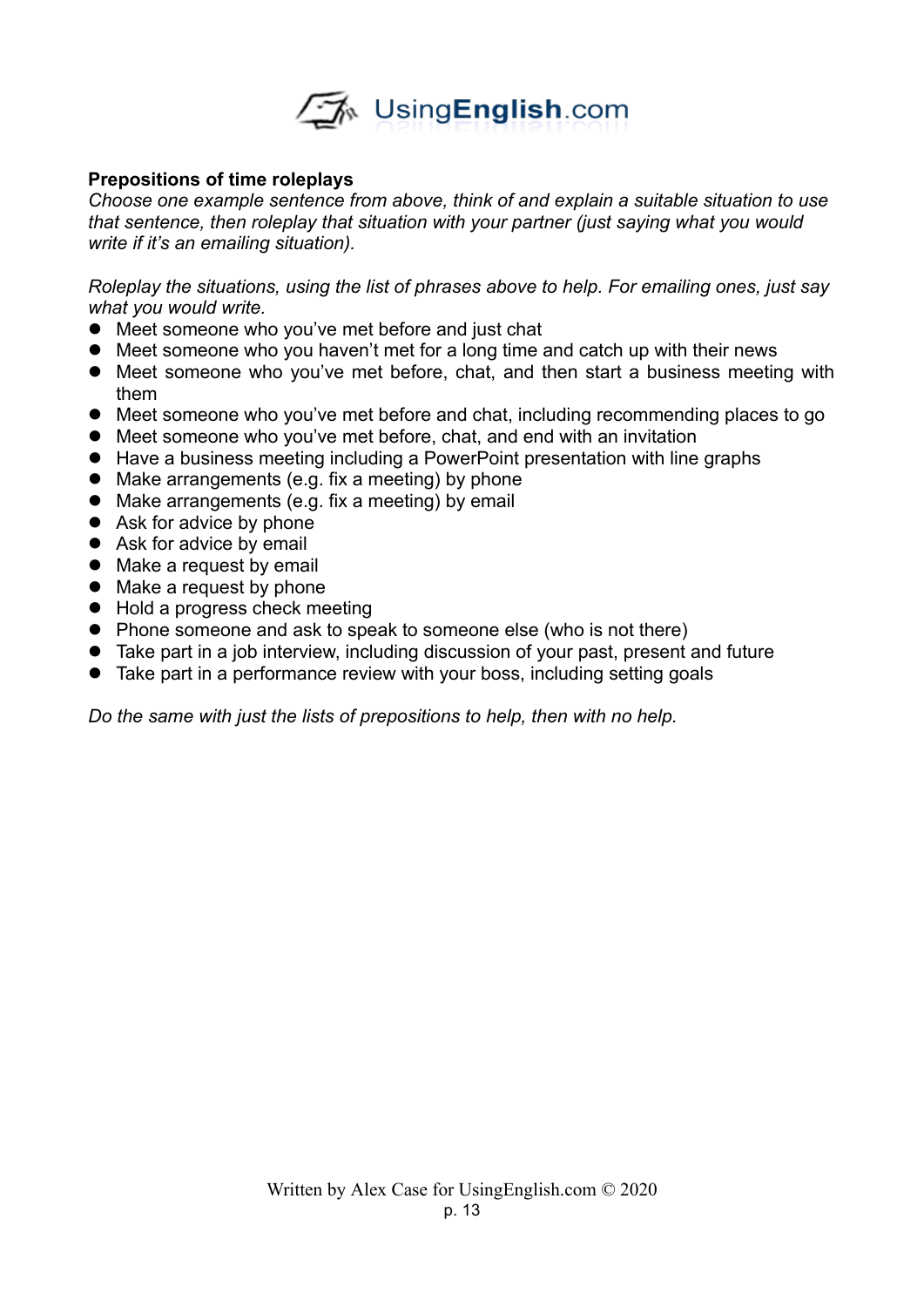

# **Different ways of saying times presentation**

*Write at least one other way of saying each time below. Some can take the same preposition of time, but some need different ones. Then look above for ideas.* 

- in two days
- $\bullet$  in two vears
- $\bullet$  in two weeks
- in three days
- now/ presently/ currently
- at noon
- $\bullet$  at eight o'clock in the evening
- **•** before Saturday
- **•** soon
- recently
- see you Monday
- $\bullet$  on July 4<sup>th</sup>
- in the afternoon on Friday
- on the twenty fifth of December
- $\bullet$  on January 13<sup>th</sup>
- $\bullet$  eleven o'clock in the evening
- within the next three months
- later today
- $\bullet$  at five forty five a.m.
- at three fifteen
- the day before vesterday
- $\bullet$  two years ago
- two months ago
- **•** for three or four minutes

#### *Test each other on the expressions below:*

- **-** Read out one of the paired phrases and the NOT… X phrase and see if your partner can repeat back the correct version
- **-** Read out one expression and see if your partner can say something with same meaning
- **-** Choose one of the lines with more than two expressions with the same meanings, read out two, and see if your partner can say something else with the same meaning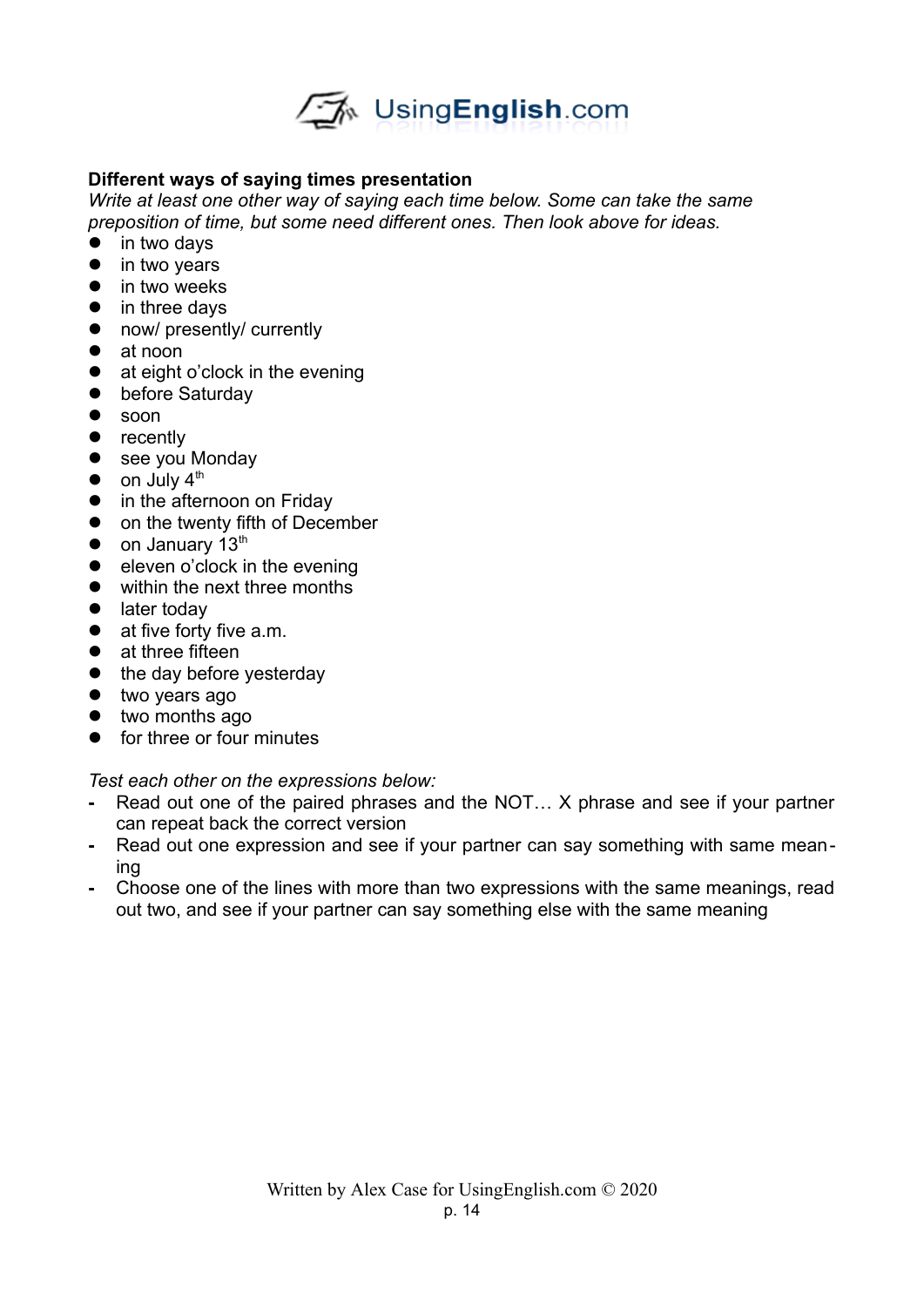

## **Suggested answers**

*Ones in brackets () with NOT and X don't have that meaning or are incorrect English.*

- $\bullet$  in two days the day after tomorrow (NOT two days later X NOT two days after X)
- $\bullet$  in two years the year after next (NOT two years later X NOT two days after X)
- $\bullet$  in two weeks the week after next (NOT two weeks later X NOT two weeks after X)
- $\bullet$  in three days in three days' time
- now/ presently/ currently at the moment (NOT at that moment  $X$ )
- $\bullet$  at noon at midday/ at 12 p.m./ at twelve o'clock in the afternoon
- $\bullet$  at eight o'clock in the evening at eight o'clock at night/ at eight p.m. (NOT at eight o'clock p.m. X NOT at twenty o'clock X NOT at eight o'clock in the afternoon X)
- $\bullet$  before Saturday by Friday (NOT on Friday X)
- $\bullet$  soon in the near future
- recently in the recent past (NOT in the near past  $X$ )
- $\bullet$  see you Monday see you on Mon/ see you next Mon (NOT see you on next Mon X)
- on July  $4<sup>th</sup>$  on Independence Day/ on the  $4<sup>th</sup>$  of July
- $\bullet$  in the afternoon on Friday on Friday afternoon (NOT in Friday afternoon X)
- $\bullet$  on the twenty fifth of December on Christmas Day/ on December 25<sup>th</sup>
- on January  $13^{th}$  on the 13<sup>th</sup> of January
- eleven o'clock in the evening eleven  $p.m./$  eleven o'clock at night
- $\bullet$  within the next three months within the next quarter/ in the next quarter/ in the next 3 months (NOT in three months X)
- $\bullet$  later today later (NOT soon X)
- $\bullet$  at five forty five a.m.  $-$  at a quarter to six in the morning
- $\bullet$  at three fifteen at (a) quarter past three
- $\bullet$  the day before yesterday two days ago (NOT 2 days before X NOT 2 days earlier X)
- $\bullet$  two years ago the year before last (NOT the year before last year X)
- $\bullet$  two months ago the month before last
- $\bullet$  for three or four minutes for a few minutes

# **Differences between prepositions of time**

*Explain the different meanings of these pairs of prepositions of time expressions:*

- $\bullet$  in two days/ two days after (that)
- in two days/ two days later
- by Saturday/ before Saturday
- on Christmas Day/ at Christmas
- in three months/ within three months
- **•** two years ago/ two years earlier
- two years ago/ two years before (that)
- I need it until Friday/ I need it by Friday